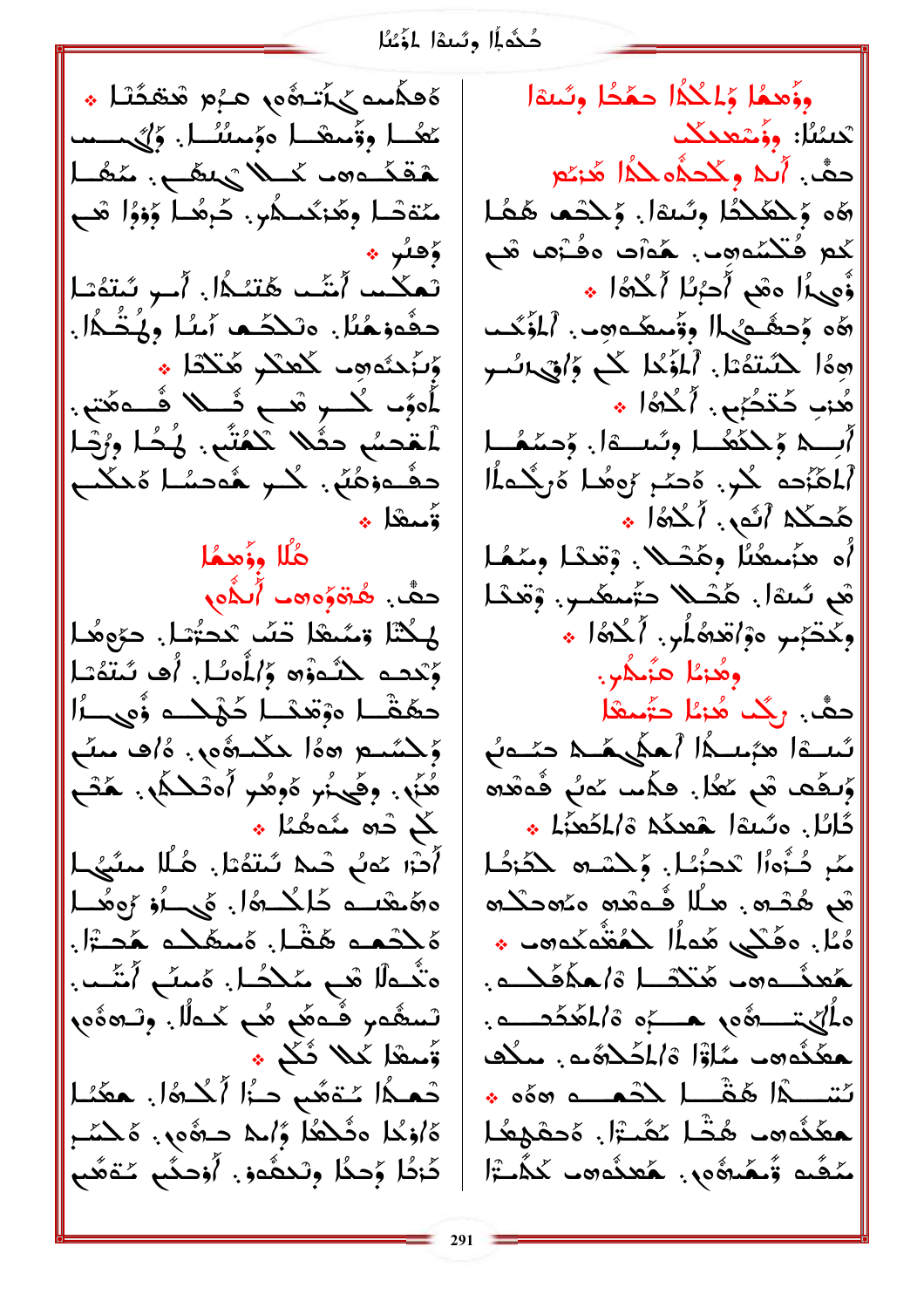حُجُّه إِلَّا وِنُبِيهِۚ [ لِأَمْثَل

حنّتنُهُا كَع مَتَدُلًا حمّهُا حقّتُب . معُالَكَبِ هَنُسِرٍ وِلَمَحَصَّۃٍ وُّصِيَّاْ وَ كَسَّمَع كَلَّهُم ﴾ ﴾<br>هُنَّهُ كُو هُنَا هُنَّه لَمَا كَثَمووُنٍّ.<br>حَقَلا حُدَّماً وَ مَدَّم وَ سَعْلَ مَلا يَقْعُكُمْ. هدَّىُرُىٰل و كَلِّكْلُ: حَقَّ كَال هُوُهَ حدُوْه رُوهُا هَ حَدْهــه هَهُـا. تَىتَمُّـْـا حمّمُ أو دُ أَما دَهُمُ هِ مَ وَهُ وَ كَنْتُـه اُل. ه ٱلمُؤْكَّـب بِــْـرْهُ مِ ٱلْحُـْرَةُ الْمِ هُوصُل كُر هُوصُل كُر \* كَرِهُداُهَ وِتَسِدًا هِرُسِدًا. هَٰا هُزْسًا ِكُمْ هَٰٓئِكُنَّكُمْ هُـُٰٓأُ وِقُمِعْنَا هَوۡمَسُلًا. أَلْمَؤْمِيعِ كَمَلاً تَقْمُكُمْ \* لَّىتَهُمْا وِرُهِده ٱلْمَعَّىدِ. هَــم وَّهيداُ يُهاُوْ عُهبُ . هُحمُعُمُ هُوْتَعَدًا أُهُبِعِهِ . ەُدَوْهِكْلُ وأُفْ خُرِيْكُمالْ. جُـْمَصْلُ \* مَعْنُنُا وَثَمِ ۚ رَاوَٰٓ ۖ وَهُ مَعْنَدٍ حَدَيْهِ ۖ لَا هَاتُكُمْهُوب. هُمْنَعَ أَنْثُمْتُ أَوْ وَسَوَّوْهِ وتحقا كم هُنُا هُـُدًا \* هُوهُا هُرِهُمُا وكُلْمًا حفٌ. هُتَوْرًا 30َه هُـُتِوْدا رِكْــهِلُمْ وِتْحَدُّنُــا. كَــهِبُ بِحَيْــا ، مَكْمَعِنَدْ مَنْ مَنْ مَعْدَمَهُمْ . ة/ممِّرْسَى وُهِ هُــزًّا. وِهُنَّــهِ مَعْصَـــهِ كَلاۋەھُــا. كَعْكَــب نُەنُــا كَـــلا وَاهِدْ لا فَي حَزْبٌ وَهِ وَحْفَظِ لْكُمْ كِنْكُمْ أَنْ مَنْ يَا مُتَحَمَّدٌ وَلَا يألف \* لًا أُوْحُـــا هُوبُـــا. ولًا حفَّـُــا أُف لًا لمَوْهِ مِنْ الْمَحْمَدِينَ مِنْ الْمَحْمَدِينَ الْمَحْمَدِينَ مِنْ الْمَحْمَدِينَ مِنْ الْمَحْمَدِين

أَيْ: ݣُلُو وْدْمُلْ. ݣُلُو لْمَشْرَبْ. لْمَسْتَقْتُ مَسْلَالْ. وهُما وحُبْلِ هَكْمِيكَ هُوْرَهُ حِبٍّ وهُما أوقيها هُلِي: وَّهشة م إِسْتَمَالِ حَقٍّ. فُوَضَّحِبْ كَرِمُّا هَقَبْرُا هِهُا. حُذْهِ أَلْ وِتَحِيَّا تُبِيَّا. وهُزْمًا حَزْدَهُا ٱلْمَائِيبِ جُرْفَ. دَهَٰلْكُنَا هَكَمَــــــٓءُ الْهُوَهِ حُــــــهُ. هِنْمِهُنُــــا وَلِمُحُمِلًا. ٱلمَّكْلا حَاوَحُــلا قَتْبَ. وِّتْسُلُّمَـٰ أَهْجَمَـٰٓ; ۖ حَرَّوهُـٰٓ أَوْكُنــه لَّاحْـــوَا. هَدَقِدْـــا هُدشْنِيْـــدًا. أَلْحَكُواُدُهُ قُمْ أُدْبُلًا \* لًا أَحكُمحكَمَ. حُحَبَكُم هُي حُوبُكِ. أُسِــو حُكْــه|أ وِهَٰزَهُـــه 5% نُســة| هبُسَّكُ كَبِيكُمْ أَنْ وَرُهِــهِ كُــفَ إِنْشَا ەْھكْبَرْا . مېڭتۇرا قار كىچىدا . مەدنىل وُمسأل مُسوهدهُ لهُ و و هُ مِعْلُسُولُونَ هَزْسِيزِياْلِ أَحِجَسِيْ هْنُسِيْهِ هَسْيَوْهِ أَلِ ەئەدلاۋ ۋىيغا ەييلىًا \* حُذُه أُل وهُزب مُحقَّدت هُّنَبٌ كُرِ هُنَا هُنَّى لَمَا كَثَمَوؤُبٍّ .<br>هَقَلا دُخُمَلٌ هَجَدٍ وَّسِعْا كَلا تَقْسُلُ فَيْحِي هِهُا حِثْمَعْنَا وِبْحَجَا نُبِيهَا. كْلِمُنْحُمْلًا. وِهْمِ ثَلا فُـعفَتْمِ هُنُـْـب مَّمُّا شَعَكَهَنَّم وَهُو. وَمُنْهَ وَهُ مَّيُّ\ وَهُمَّا أَهُمْ شَـْمْ هُـُمَّتَشُورٍ. وِءُهكُم وْقَدْا مِعُمَكْمٍ وُّسِعْدا قْبِ مَثَلُلُ ﴾ وًاكم كُلُّه وْتَعِنْدا سُلُّوا وْتَعِنْدا ەقىممكە ئەر، مۇلىم كى ئىم حسَّمُا تَعْزُهِ لا فَا وهُدْلِ كُلُّهِ وَا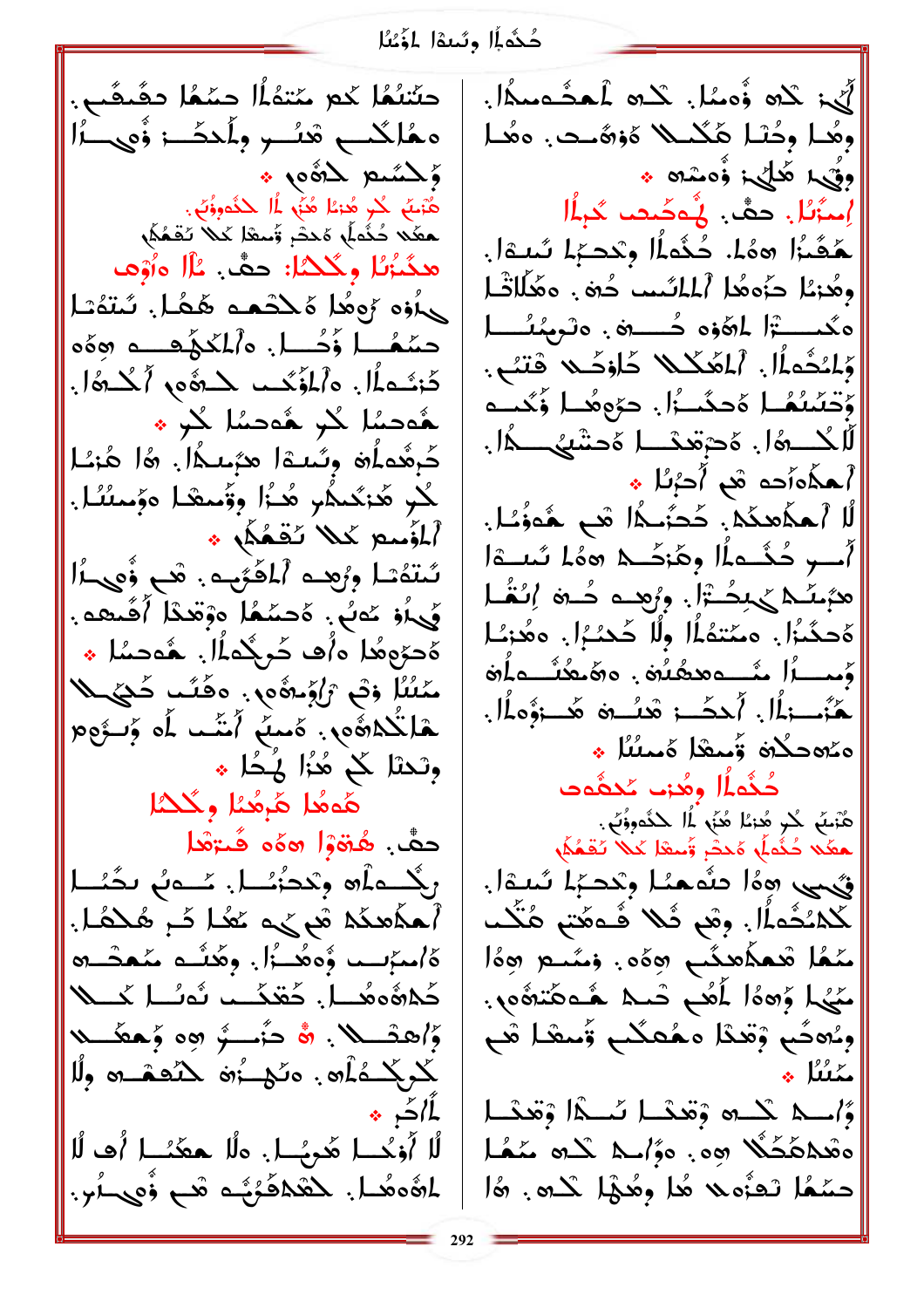حُخُوبًٰا وِيُبِهْلِ الْجُمْرَ

ۇيىئچكىنىڭ ، ەتىھْنىمۇ بۇسىنۇ ەقىدالمُدُّا قىم ھىلى قىم ھىدۇن . ەَحَتَّمىغَا مىللا مەل كەن ج لَهُتِ لَاهِ حَمْ هُكُو وُّی ُاْ. هأَصَرَا كُنْ حَقْتُكُمْ هُفُوهُ مُكْتُلُهُ بِمَحْرَبَهُمْ مِنْ حمّ وَسكُمْ هُماً!. حَكُثُماً! هُوَتَعَدَّا وَٰٓاهُ أَا ۚ. هَ هَمَد لَکْسِهَ لَمُوۡرَٰٓا ۚ. هَاوَ مَسْعِر حلّكته حَجَهَلَ. هَا كُموها حكمته حتمحكمل وأهيى طهُووُمِهِ حَصَّة حُمْلًا مِنْكُمْ الْمُحْمَلًا مُحْتِقِدًا مِنْهُا ەدىمىنىلاھ حُذُه أَلَّ وهُزم مُحَدَّده هَّبَتِّ لَكُرٍ هُنَّكَ لَا الكَفْوِؤُبِّ.<br>مِعَكَّدَ حُثَمَلٍّ وَحَدٍ وَسَعْلِ كَلَّا تَقْمُكَنِّ فيحرك وعفر فتقوم المحافى الهجريني لَّەئا. رِكْدەا ھَكْھَكْ أُسِرٍ وَّىصَّكْلَ لِكَعُنْزَا وُّوقْعِياً. وُّمَّسِيعًا أَيَاؤُا وْٱلْمَا هْلُـه دَمٍ هَقَــزًا. هَــمِ يَـمـز رَبُّــمــد للأمعط شع أَوْحُل أَلَّا حَصُّ \* هُــُلّا وُ/وَهُــــــ ممّـــم تَحدُّنُـــا حكْحُـــوه وَاوْحُمَا. هُھڭىمە هُمْمُسا لِأَزْلَهُمْ ا وؤُهِ مُصَاحِبُ هُووُا وَجُصَابِ هِيُنَ وَالْمُسْوَالِ ومفهم النامش مستربش بالشمفه عْهِ). مَعْبَوْه وِتَتَّفَفَ نَكْلَهُوَ لِلْكُتْرَا دكُبخته مُكْلُ \* هُنۡبٌ كُرِ هُنَا هُنَّ لَٰٓا كَـٰفُوؤُبِّ.<br>مِعَلا دُخُفِّ وَحَدٌ وَّسِعْا كَلا تَقْمُمُّ هُوهُا وُلَوْمٍ وكُلْمًا حتّْ. قب أَحُـا هُـزًا وِنَّــب كُـح ىُّنىەُۦٓا حسِّعُا ھزَەُ/ر. ەَحْبِقْحْا هُـزى

هُـــوْهِ كُلّـــوكُنْ وَاسِــدْ وَهِ سكَمكُسُوب حيِّد مِنْ مَلَّا. مُلَّل وَحَكَّ: كَلا فُەھزُىُر. ۞ ەكْر ٱلمَّفُّد ەُھفَر ْ رَجِّىبِ. هُتَـۡـٰٰهُـدہ ے هُٰٓا ۖ لَٰٓـِـٰٓكُمْ ﴾ هُرزُهُا. حقَّ، هُوم فَوكَدُوهِ هةً. حزَّمِ وِهُبِوْنٌ كُلَّمَاتٍ وَإِنْكُتْرَمِينَ حِبْ هُكْلُ حَسَّدًا ولَّا لِمَّاجُمِ أَهُدْ لَاهِ هُدْمًا لِمَكْهْ هُلُمُكٌ. هُـهِ آبلا لُكْرِ هِأَمْـَارُ فَهُــهِ سُبْـةَا. هُــهِ أملا كُمْسٍ كَعْثَمِسْكًا وَّحْكًا. 20حة لْحَدَهُ هَقُومُـٰا هَأُحَزُّـٰاً. هُـُومْ آيلا ىڭىر ژاۋىسەن ، كاڭدانسەن ھەككىر. لِمَسْتَدَا وَوَهِكُمْ لَهُ وَالْمُسْتَدَوِّي وَالْمُسَنَّسُ وَهُمْ ا هَنكُاهَ. وهُ أَ تَمَكُّكُمْ مَنكُمْ هَءُهِ أقب. أق كمكة هم كمه قم  $\left\| \widetilde{\mathcal{E}}_{\mathbf{z}}(\mathbf{z}) \right\|_{\mathbf{z}}$ يأەم ۋەيدًا ەَھنَى لَكْمَ مَوْھَدَىلَ. ه ُصْرْر لِحْدَة حَقَّدَوْسًا ه ُحَرِّسًا. أَهَٰــٰ: ِكْ†ُهِ وِلَلْوَحِكَبِ عُـٰٓةَهُٰذُا). شَدْكُعَنَّب لَلْوَحِكَبِ . هُـــو كُم حُـــة هُكَلْ الْمَلَا ھئىچىكىل ، ەھئىچىلا ھُے قُبْضٍ. هكربدًا وتحملا هُزوُه أهو. وهُ هرْت هُا وَهِنَا حِقْبُهُ وَيُوَجُدًا. وَهَنَنَا لَمْتَ دُهُ وَدُهُنَهِ لَكُنَّهُ ﴾ وَا وَهَدُا 90 كَحْمَدُا مُحَمِّدً. وَلَا فَيَحْمَلُ وَ} لمكلمة ومعادل المستقط المروثي وأمكنه ەكسىرھە ئىسىلا ۋەپپىسال. ۇىدگىسىر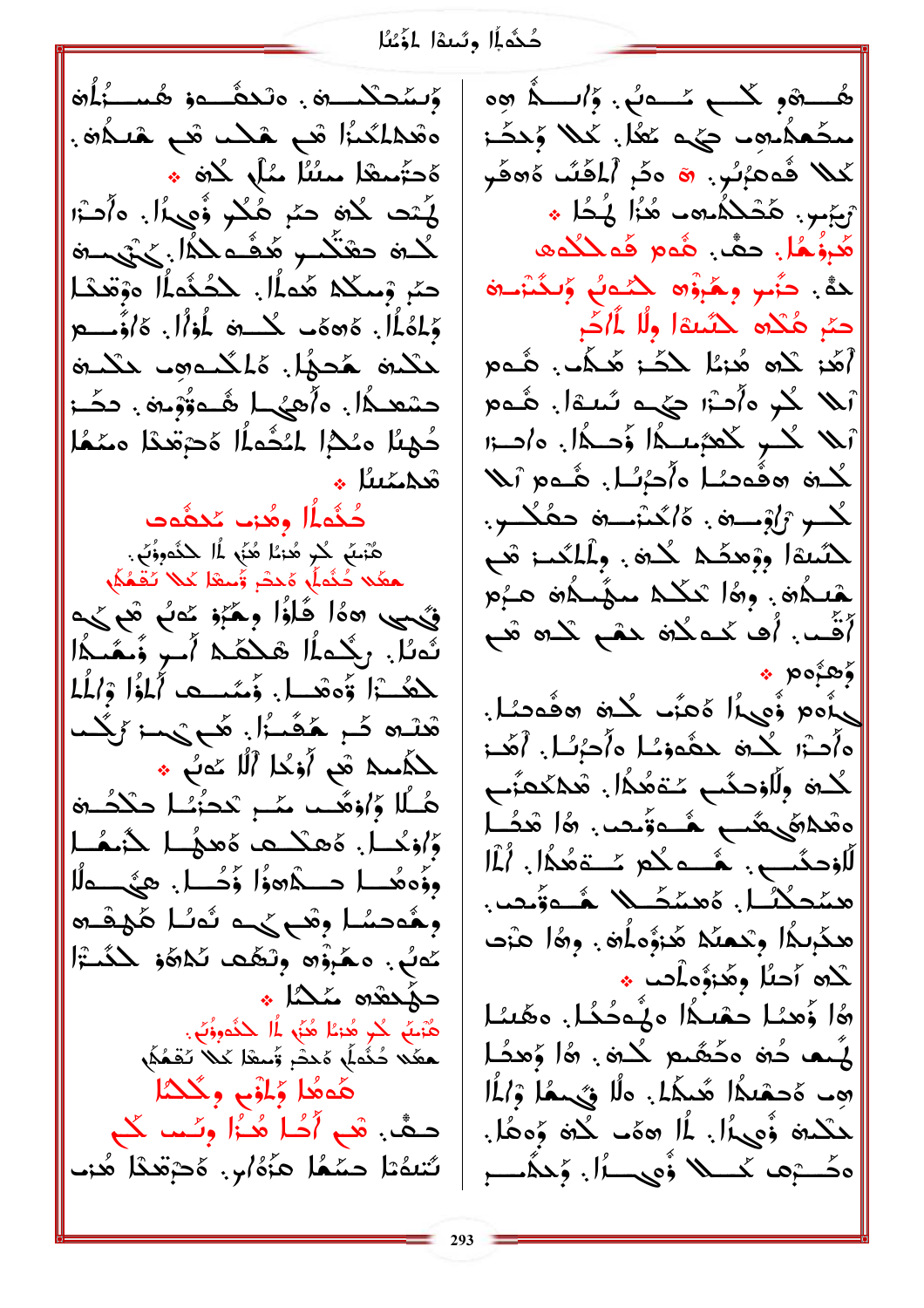حُخْهَ إِلَّا وِنُبِيهَا لِمَؤْيُنُا

ەشتپكە ئىقتىل ئىخىم مأزئىىگە فَثّْبَعُما. أَكْتُهُا وِهَٰتَىلاً رَبُّدْهُ هُ ەكْشەلمە . ھَشىلا كىىللىر ۇەھىم ەرگەگى \* صَّحبُ کُے هُـــدًا صَحَبْتُــملًا أَصــْٓ1. وِلَّاوْحِكُبِ عُـٰٓةَهُٰٰهُۢا نُـُىـٰٓةَا هُٰٰهَاهُفَـٰا . هُحرُهِ هُــا ورُهُـــه هُحهُقْــا وكَحمَــه أَلْمَؤْكَــبِ هُدَيْـا مِنَ مُّهْنُـاً. هُـمَــُـبِّ بدؤم لمنحفى لأضكى الررْصفُ محك هضُــه، كُـــم أُصــهُ أَنه فُنُههَـــه وحُكْظًا ﴾ كُنُّه لَٰهُ وهُنِ مُحَقَّدَت هَّبَتِّ كُرِ هُنَّا هُنَّىٰ لَمَا كَخُووُنِّىَ.<br>حَقَلا حُدَّمَلِّى هَجَدَ وَسَعْلَ عَلا تَقْعُلَى ىكَــم ھِەُلَــمَــمْـُــل ھَــمِ هَـمَهْــمِـدَه مَحْصَــم عَمَـا. هُمْ مَــمْكُمْ كَـٰٓدُا مَعۡزَٰبٌ وۡمَعۡ صَاحَلاً . حَعَّـٰدَكُـا مُنوَهُ وَجَعَةٍ لَيْ إِلَى اللَّهِ مِنْهُمْ وَذَالَ وَجَعَةٍ سَّكْكَلُّ كَحَكْكُنْدُهُ وَحَدَّدٍ حَقْدَهُ ﴾ هُنُـه مــرًا كَــــرَّه هُــحْصًــا وُحصًــا ولَّا هَىكُمْ رَوهُ!. تَعمُّا وَّكُمْ رَوهُ! رَوهُ! لَمُعْ وَهِـلًا مَعْمَـلَ. حَنْبٍ مَعْنُـٰلَ وِمْـٰ; ححُدُه أل وَمُنعَدُا وهُوْدِهِ . وهُنْصَلا مْدەُە مَمْا ەوْتْدْا وقى دُدُلَّاۋە . هُوهُا وُلمُكُمَّا وِكُكْمَا حفٌّ. كُمْ هُزْمًا هُزْمَعٌ ـلُه تمّـالله ـمُوحفُنْـا أو مَكْتَخَـب. قو ھُو ھُزُا ھزَىعِھُنَا كَمِ أَسِمْ كَلِ ٱلْمَوَّا. ٱلثَّاه وَحْسَّصَّصَه ءُهِ كَتَلَا أَفَتَــبٍ. هُنُــا أَســط كَلّـبٍ وِؤُد هَنْـــرَه أَقَىڤُەر ەُحھّھُا ەھْھِعُا ەَرُەھُا. مىلُلُا تْݣُدُه قْلُبْ وْ وْݣَالْ هُـْمَا كْـرِيْاْ ھكَىزلُر. ھُزىُا كُر ەَھكَىھُا كُـر. مُئُومٍ هُزْمًا وَوُسْعِ حَكْسَرَةٍ . تَعَوُّلًا بُمْشُەلُم \* َكْمَلُو هُ: مُآتَكَمٍ كَتْسُعٍ. هُعْكَكَم تْكَـتُمْلُمْ. ەُھقَتْنُى أَنْتَمِــعْ مُكْتَبُمْ. كَرِهُوما سُّنفُتا. وُسْع حكْمٍ أَكْدَةًا. أُحعُل وْالمُؤْسِّعِيم حَكْسِرْهُمٍ وصَّصْلا رْكَعُمْ وَكُمْلًا وَهُلًا هَاتُكُمْ \* هُروُهُا حقٌّ. فَوَصْحُا حدةً. هُوجسًا حَوْجَدُومُ وسُلِيم حَتَّتَمَدَّلِ هُوَدَسُلٍ حَجَّجَدُ وَلَٰٓعٍ مفحكم أنْثًا لِحُتْما مَكْتَوْا هِمَاحُبِ لَّاكُـِ ةَا. ولْلصَّحْبِ شَجْكُحِجُلْ تَبْتِدْلِ هِجْتِجُلْ. هَ لأَحْتَمُا حَمَّـمًا مَـٰفَتَٰعٍ أَكُرْةًا. وِمْدَٰا لئنقعُدُا أَوَقَّمَّبَ هُومُــا تَمْــهِ هزَمِننَكُمْ وأَفْ الْمَحْلَلَا هُوسُاً. مِنْنَم هَدْلُهُنَّبِ حَمَّدْ ۚ أَ مِّ مِّنَّبٍ ٱتّْدَهُمُّا دُمْسِ گُدْمَكُمْ كَلَاتِيْهُ بِ. ەڭگەۋا پىگىم ەمئىئىم ئىلھەئەلمەئەر. ەْلِقْتْ وَهِنْكَمْ مَكْشَا شَرْ فُلْمُنْسَى. مِمَّحَۃًا کُہٖ دُمَّے ہُمَّ دُمَّنًا. کُہُنَّہ ەھْكمۇنۇھى ەڭىكە بِسُماھە بْكْسەۋەپ هُدَسُل كَسْنُلْ وِسُنُةَ كَجِيشُكُمْهِ لَّهُ مَنْ صَرْحَ بِهُ مَنْ الْمَسْمَدِ هُأَمْ هِءُا. ه/ُـمُّ هُام هِءُا دْعْعْدا وِلَا ئَـدوُّا. وْتَعَكَّـدەم قَوَّمَـ يُـحمَّرْا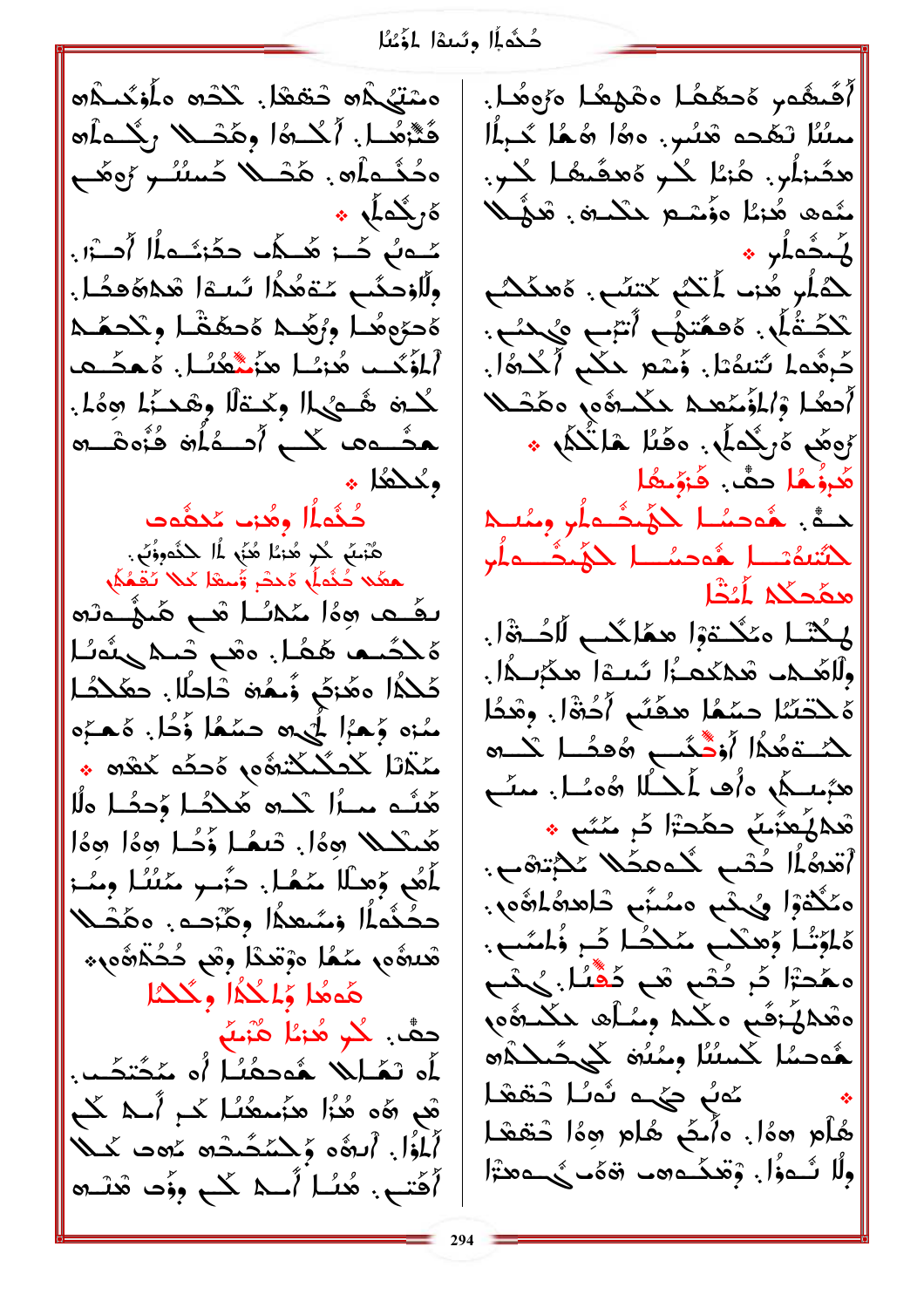حُجُّه إِلَّا وِنُبِيهِۚ [ لِأَمْثَل

أَكْـــِدَهُ لِ وَجَالًا شَـــوزًا وَوَلًا خَفَعْهَـــا قُىزْتُدە ٱلمَّكَلا. ەٱس ۆكسُلەت م شم تمحُل: هَكْبُمُكُمْ شَمْ يَحْمَلُ: هَمْ يَحْمَلُ: ْ هَنُّ گُمْ وُهَ مُشَرِّ مُ دُخُولُمْ وهُن أُهْنُوم حَتْنًا مَمَّاحُم لَّاحُرَّةًا. وِّحَمَّا عُدَهُم هَنْعَبٍ. مَع تفعُدُا يَ أَمِنُو لَكِنَ وَهُوَ صُـٰٓؤُهُۥۢا ۡدَحَٰٓرُۢكُـا وِصْـهِ ۞هُو فُكُـــمِ أَحَبُبُ : حَزَّى أَلْهِ وَقَدْ اللَّهِ مِنْ أَحْدَثُوا ﴾ هُوَدِيْهِ , الْمَسْرِرِ الْمَالِ هِ مَنْ الْمُوْهَى ؤْهِشِيهِ لِلْمُنْشَارِ. هِڤَيْسِراُلْ كَحِبَّار همّشهمْنُا. ومُدْرًا حلّفهُا وهْلاَفْتِدَا. ەْݣەپ ھُەمِعْل ھُەكلل. ھەھكىلا وُوَيْكُمْ أَلْهُ مِنْ الْمُسْتَوَجَّعَةِ مِنْ الْمُؤْمِنَةِ مِنْ الْمُؤْمَنِينَ مِنْ الْمُؤْمِنَةِ تعللا وزهوا ووتمعنك حفٌ. أَهُا وضُلًا! هُه وِكْرِيْكُمْ! وِثَىــدًا وِثْنَــعُـهِ ـُــمْنٍ. حكْمَه مِنْمَا شَيْءٍ مِنْكُمْ حَقَّلَهِ مِنْ ۇشعىكىي ھ هُه وُحرُوهُا أهمُا مِهْبِعُا حَسَّدَا متبسكاً. قب سُبِ وُي أَلْمَ يَكُونَ ۆشىدىكىي ھ منْـــــم، منسئــــا مكثوَّتْـــا ولُمكْـــــى. ەھَصْـــلا ۋقىقـــا ۋھۇھُــــو أَــمَّىـــى. وَمْعَدَكَمْ \* هُوجِيداً لَّاجُبا ولَمُورَّسِيدًا لِّكْحِيزًا. هُ لأومد هُوهُا أَمعُوُّا وهَي أَل أَكْلُهَ وَأَكْلُهُ : حَقٌّ : هُيْمٍ كُمْ ھُ۔ نُحشُـماُ! وُهھُدےُهُ: حصَّـدُا

وتسكَّلا للعشَفْل. هفْلا وُحِسْبُهِ حَدُّهِ هَذَا الْمُكْمَرِ مِنْ الْمُكْمَنَ الْمُحَمَّدِ مِنْ الْمُحَمَّدِ لْكَتُكُونُنَا. هُلْمَا تَكْلُفُتُ كُسْتُلُهُ. <mark>ا</mark>وِنَاؤُ لمَكْثُماً ﴾ [ لَمَاه أَسَّب نَكِيءٌ هَ خَكْنُشُـماً!. أَسو سَّنفُتا وْالْمْكِمَّعْه حَرَّهِ هَٰذَا وَخَرِيْكُمْاً. أُوْحِكُبِ ۖ سَّةَهُبِ ٱلْمُكْتَفَ ۖ لَأَنْفُسُ لَلْمُنْ أَوْ لْمُصْلَ. هَحْمَعْصَلْ هَحِمْتَسُـدُّا هُزْجَــد كُنْــماًا. مُەجــە وْقْنْــا ەْتْھَجــە هُوحِمُنُـا. حَجَمَــو هُقْـا وَزُّحُــو لَّاكْتُوا. مَنْشَا وْالْمُكْتَبْ كَنْوُو، مْدَه دْْلْمُوْمَعْلِكْمْ \* دُخُه أَا وِهُـٰهَٰٮ دُكْمًا مبُلُّ كَمَنُوْتَا مُتَّى كُلِّ حَتَّەمْ وَمِنُو.<br>هَضْلا مُاهْتَعَمَّلْ وَالتَّصَّطَحُكُثَرِ أَوْحكُم تَفَعُدُا حكْمْ شَم نُحِثَـٰهِ أَا. أُوْحِكُم عُوْهُدًا هُعَدَ عَلا لَمْعُدَ رَمِ لحَصُمُا هَقْا هُوَتَعَدَّا كَهُمْ كُتَنْبُغْ ﴾ هُوصِيُمِ الْمَدْوَّةِ وَيُحُمِّلُ وَجَعَفَـــلا كُنُّمَلُّهَ. هفَنَّم هَلَّنُّكُمُهَ هُ/هفَّ لِيهُوْ وُسِيُنْ فِي أَدْوُسُمَا لِمُتَنْسِيْنَا وِسُبُدْنَ اهلا أحدًا \* |هَمعُدا وَ/وَحدًا وحُكمًا | حقٍّ. «هُ لاَهُ للنَّهم لَيْحُل وَحِعَيْدِ هُلا حُنُّمَلُّا وِعَبْدِهِ ئىتەْتا. ھقد كىسُبُر ھُـلا كُـدُّەلُمْ وهُوَده هُيُحدَوِّسِ. هُ الْمُؤْكُما لَحَدَّهِ و كَسْلُبْ وِأَبِيءُ وَهِ هَٰلِكُمْ أَكْسًا. أَلْمُؤْسِعْدَكُم \* |أسر وٌهنُسر وها لحُمُا مُـهرُ هُنمُـا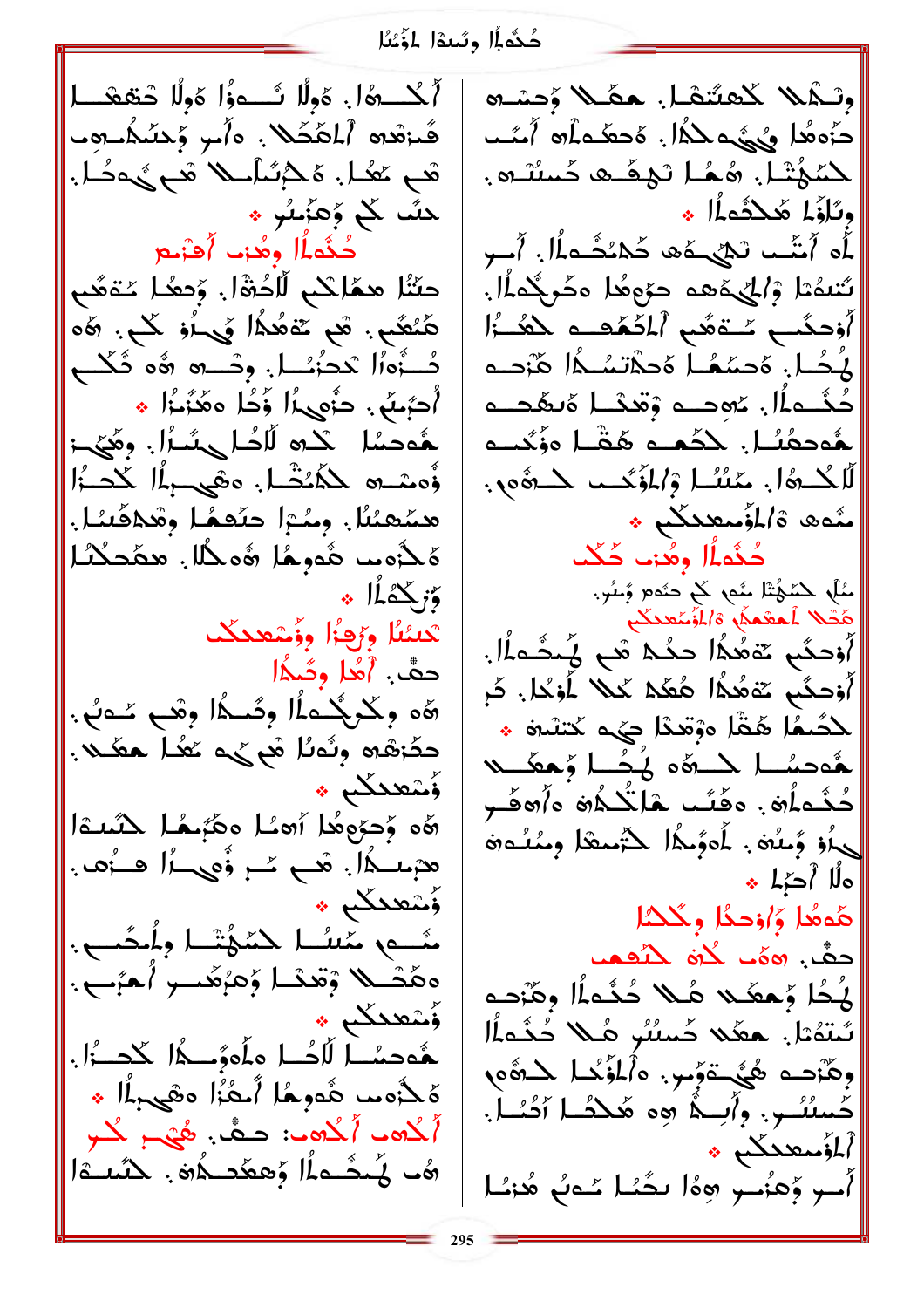حُدُّه أَا وِتَىفَا لِمَذْكُل

وۡىدَّـُـٰـا وۡ اۡلوَّكَــٰبِ هُـٰٓ;َـٰـا ﴾ لَهُدًا وَيُحِكُمْ. وَمُعَظَّمَ مِنْ كَمِنَ الْمُلَةُ هبَّىكاً. وفَرْهُنْ ثَمِ زُوبِدًا. فَرُوم كُمْ حَتَّمْمَعُسْ هُمْ هُنْسُمُلًا مَعَّحْشَاً، وِفْعِيدًا. وِأَلمَدْ هُو هُكُمْ كَحْشُوَمُو. هرُجِما حكَمُتْنَا \* فُزْوِهَمْ. وأَحِكُووُب حُمِجَٰزَاْهِ هَجِزَا للْمُنْشَا. مُنْمَى كُسْسُرِ لَّاكُتْ وَاْهُ هَا تُكُمُّ . هُـطُ هُلَا وَّسعْلَ \* عُوهُمًا. أَاتَكَ وَوْا كَيْءَ سُنَةًا عَوْمُ كَزْ هُكُمُ . كَمْ أُهُنْ 30\$. وهُكْصُ سَّدةا هَكْدِ هُـودُا. وِلْلوْحِكْب ئـةهُم هُدُلِي لِمَسْءٍ. هُـه هُتمت هُـم ئڭلىمىس ھ عَەهُدًا. لمُؤْحِظَ: تْرَحَمُ وِتَىتَوْتا حِيَّىمًا دُثْمٍ 500. وُسِلُّه لِمَكْلُمَا وُلِكْتِفَا هَهُا. هَيْخًا حَمَّعُا. هَمَا هُزَا هُنَّا لْمُشْمَلَاةُ مِنْ وَتُسْعَدُ هُرُوْ لِلْأُوْمِ \* أَه لَمُحَلٌّ. ومُدَّى كَلُّلُ تُتَمَا حُسَنُتُمْ . ەقزمۇس ئىس ۋەپ ئۇل. قۇەمئىسىغ لْخَذِبَكُمْ هُمْ تَتَمَّتْدَا. مَمَّنُوْ كَلَّامِيهَ. وِلْمَعْنِفِ هُوَجِسًا ۖ حَكَمْحُومَٰنِ ۖ وَمِنُعَمَّاتِ حْمَجْتَا \* هُلَّا وِرِّهِۥؙ حقّْ. فَكَامِكْتْ لِمُؤْكِّدَة وُمِثْلُو تُتَهْتَا وُحْقَدْه هُكْلُهَ. وَكُنْ هَٰكُمْت وِهُدْ; وهُدَدُا. وهُده ثُلاڤُور ڤُبِ حَتمُكُا. •أَمَنَّـرِهِ حَمِيدَاً وَالْمُحْسَوَاً.

هِبۡمِـــٰٰہٗا وِلَا ۖ أَفَـــٰلا ۖ. هُــ أَهفُـــٰمَہِ لْمُنْبِمُ امْتَكْبِرِينَ هُدَّسَلًا مُحَبِّعُهِ ا لملكع \* أَحُل وهُمفَد بُعدُماُهِ. كَلا يُخْا أَفْ كُلًّا دُّتْقَلَ أَحْقَلَهُ لَحَكُمْ هُذَا لَهُمْشُمْلُو. مَعَّدْت كُمْ شَوْ شُعْدًا ﴾ ؤْهِ هُومُ الْأَوْهَدُومُ الْمُحَكَّمُ وِثُلا لَمُنْتَا. هُصْلاً وُوهُم هُرِيْكُمْلُو. ەقَتْا دَتَمىغىر ھَانْكُلَّى م لْمُحُـا وِلَا أَحْــم حَكْكـم . لَا ـأَهِمْـا مىنْسْئُو ھْكَ). ەڭمىر وۆشھىكە كىللا سُتَەْتا. مَىْھَا خَى وَسَيْسَى خُر م وَحْعَدًا شَعَدُتَنِي:حَقَّ:6ه وِنُدَهوُلًا همَّسُا أَحْدُا وَٱلْمَا وِتَعْزَا. حَمَّوْتْنَا لْكَمْنُشُماً أَمَنُوهُمْ أَنُسْمٍ هَٰلِكُسْمَاهِ . لِحْمَلُهِ هَبِعِدَ \* همُسُلِ ٱلْحُدَةُ أَهُ وَحُصُوبُ. قُب وَعنُعدَهُ وَيَـٰقَعِهِ. حَقَلُو هَٰبِعدَ \* همَّسُا أَحْدُهُ! هُء وْالمُؤْكَّبِ حَتَّنْبُدُنَا وَحِسْرِ رُوهُــا. ٱلمْكَرَّحــو كَلائِحْــولَمال. حة اب مَعْمًا حَتَّىهَمْبِ مَتَّوْصًا وِهُنَّكَتّْهُرٍ. ۇڭئۇمۇر ھا ئېغا. ەڭسىر ھا أقحككم فا لْمَدَّـٰهِـبِمُا مِـبِّمُا: حَـِمَّٰ: عَمْنُـا غَفْشًا. يُعِيدًا وَّحِيدًا هَءُ! يَحْدُبُ ىكْسًا تْحَزّْسًا. وِّحْكَـٰ; فُعِيداً شَع سَّنْهُ مَا مِهْمَمْحَدَّهُ مَّلَاهُ بِهُ مُؤَوَّاهِ مُ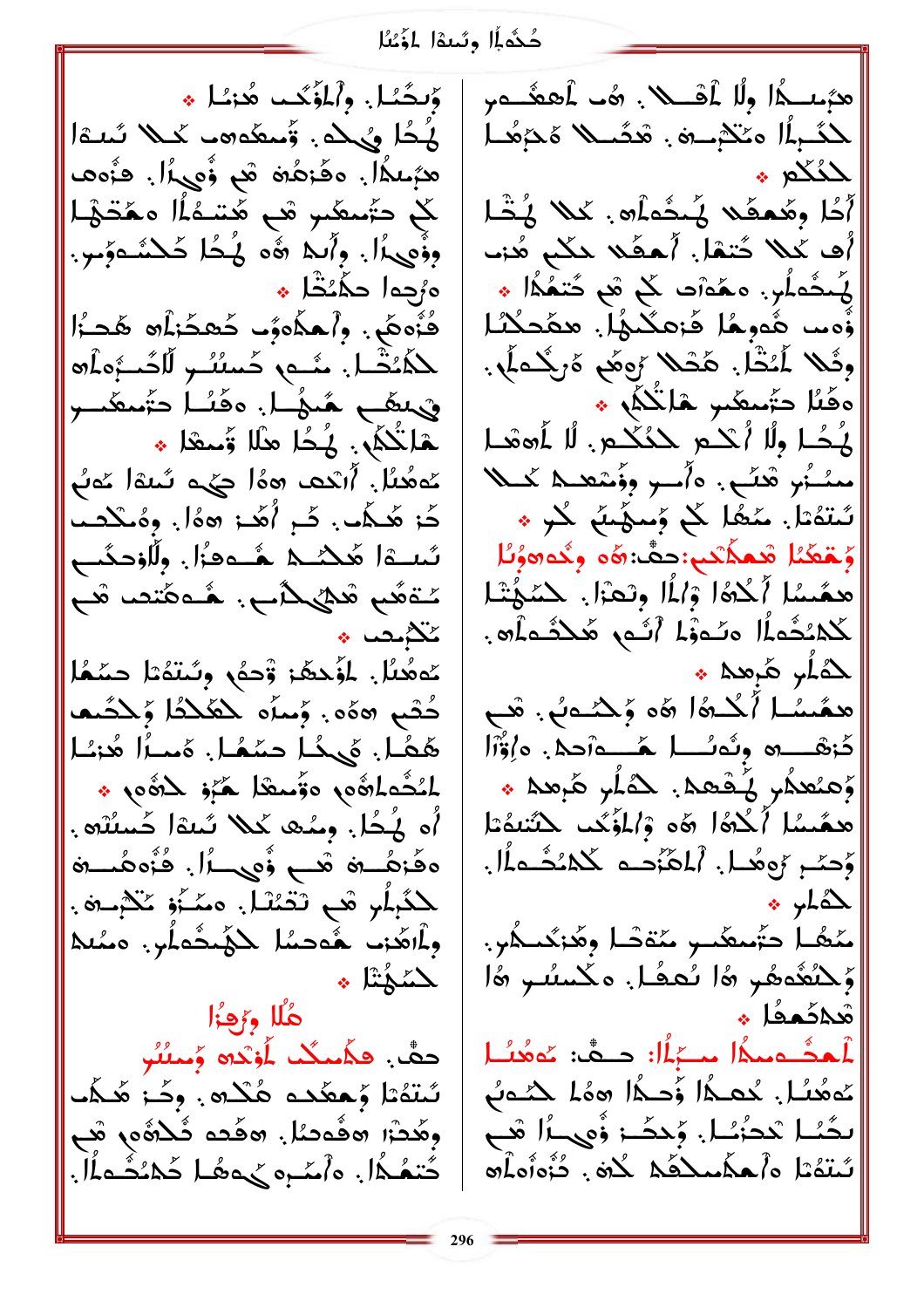حُجُّه إِلَّا وِنُبِيهِۚ [ لِأَمْثَل

هَم مُعْدُلٍ. يُعوْلُ هُكْشًا وهُــــــــمْ كَايُحالِكْمِيَاهُ . 1⁄4 وَحِسَّلًا حَـو اْمْلَكِّى لَكُو مُاْھشَەمدان هُّنۡتُمۡ كُلِ هُنَاۢ هُنَّىٰ لَٰٰۤا كُنُّهُۥوَوٰۡٓتَ ٖ.<br>حَقَلا حُذُّمَلَٰہٖ هَدَتُہٖ وَّسَعْل حَلا تَقَحُكَٰٖہ وَالْمَدْهُدُ ۖ حقٍّ. محكَّكُم نُه هوْ أوٌ المحُمَّا حوَوهُما أَلمَفْزِهُم سُبْدًا. مؤسساً ذَهِـــــدُا فِي بِدُـــــــۃ! . هَحكُـدُــــماُ! مأتفعكا. تحتبًا هْتْشُمْ ثَنْتُمَال. ەْسەّ ئېڭا خەلم ھُنّى. وِنْحَدّْ: ھَنَّے ِّ هَٰتَـٰهُا مَعْتَـٰمُاْ \* حوِّهِ هَٰذَا عَلَّى الْكُلِّمِينَ مِنْتَمْشَا خُرَجَى .<br>وَّى اللَّهِ وَحَدَّوهُ مَّةً مِنْ قَوْمِ مُنْ اللَّهِ مِنْ الْمَدَّوَّةِ مِنْ الْمَدَّو أهكَمأدَده شَبِ هَٰبِ;وَمَأَلَ مَكَكَنِهِ ة/لمُكْهَده حـرهُ م هُـوحُــل. وكَعنُــل لَٰلا مبرًا وْأُوبُا لَا هْتِكُمْ \* كُثُماُ أوهُن، كَنفُوت هَّبَتِّ لَكُرٍ هُن<sup>َيْل</sup> هُنَّهُ لَمَّا لَكَمُوو*ُنِّيَّ.*<br>مَعَكَّلا حُثَّمَلِّ مُحَدِّ وَسَعْلِ كَلا تَقْمُكَن هَنُّه هُلَا وِهُهُـه لِمَلْابِ هَمْحُكُمْ; تَــه . هَعُعَـلَا وْكَــدْ وِثْكُــهْ هرُمْــدًا دَّى الله علَّم . بِمَــُه مَا لَهْــُــهِ وِهُضَّع هُهُــو هُـٰذُــا وَّدُــا. حــوَّى هُمدَٰٓئِتُه خَامِبُا مَمْلًا مْدَىٰدَ بِرْءِ هُوحِسُط لَّاحُط وحُحِصرُه هُجِسَرًا. وهيسبأا كمصوا وهُصْلاً هُدوُّه، وتُسعْدا هــكَمب حُلفَتــوهُ و. مَبْ وَهُ و حْنُا وَۦْالْكَلَّمْتُومِ ۚ كَلَّاهُ الْمُحَْدِسِيْنَ ﴾ [

ەَحَبْر وْهِمَا ەْرِيْدْمَالْ. تْدْخَىل شْنْدەن هُــزَوْماًا. هَ/صـهُلَّوُّه هُــزٌو. أَحصَّـز أؤهراً هم كظَّمِرٍ \* وِسُمْلًا 160 هُلُدُه وِحَدْبٌ. وَحِمْدَتُمْت ئىڭ كېچىز ھۇل كېڭ ھەركىگى أُوْهَــب فَ حَبَّىهُنْــل كَـــلا هْجِعُــل مكفَّعاً. الْمَعْصُمُ وَاتَّكْبِرَهُ . أَعْكُمُ هَنْـــه (الْمُكْمِـكْــهِ بِ هَهُ الْكَــكُمْ) هَكْبُراً. وِهُكَس لَمُقِيْداً وِّسْتُنَاه حفٌ، حكَّوْكُمْ هُنَّ تُشْفُ إِثَارَ هَٰٓدُدًا وِئَىكَ الْمَذْوَ رُوهُا. حَمَّمُا وَّحًا ەھَنْد خُشْماًا. ەَلىكى جِمْئتىماًا ەڭدىشلىشىل. ەدىئىسى ئىلام آزدىئىس تَفَعَّم وَقَعَّفَ هَدَّا وِنَسَفَ وَّسَعْدَ  $|2 \times 10^6$ دۆەھلى وۇھىم ھۆە ئىتۇشىل. ھى كُذْمَاهُمِ حَزْهِمْ مُمِّتْهُمِ. هُحرِّهِهُمْ وِهَٰا رُبِعَۡنَٰٓ أَه مِّنُنَا ۚ. مَنُنَا نَآاً قَب ى أبن وتو مستكسو تى دەۋە بى كىلما ئىك ݣݗݖݕ دُنُه/ا وهُزم مُدهَّه و هَّتِبُ كُرِ هُنَّا هُنَّى لَمَّا كَدُووُنِّ.<br>مِعَكِّدٍ حُدَّماً وَحَدَّرٍ وَجَدِهَا كَلا تَقْمُكَي أَهْلَائِكُ: مَنْهُمْ وَأَسِرٍ ۞هِ أَلَّا لَمَٰنِي للكففاء ومكرض بالكفارأ المستفدين سُلْحُـا مْبِ مُسَّمِـدًا. هُسِعَّبِــلا هَجُرْا جُرِ لَا يُجْهِ تَحِكْمَا هُنُاهِبَ \* تَمْتُمْ هُءَدَسُرٍ هُتْتَا وِفَنِّهُ شَم هُزَوْهِ أَلْ. ەُنْخَرْخُوبُر بْمَكْتْعْلِ وُسْتَفْتَطْ